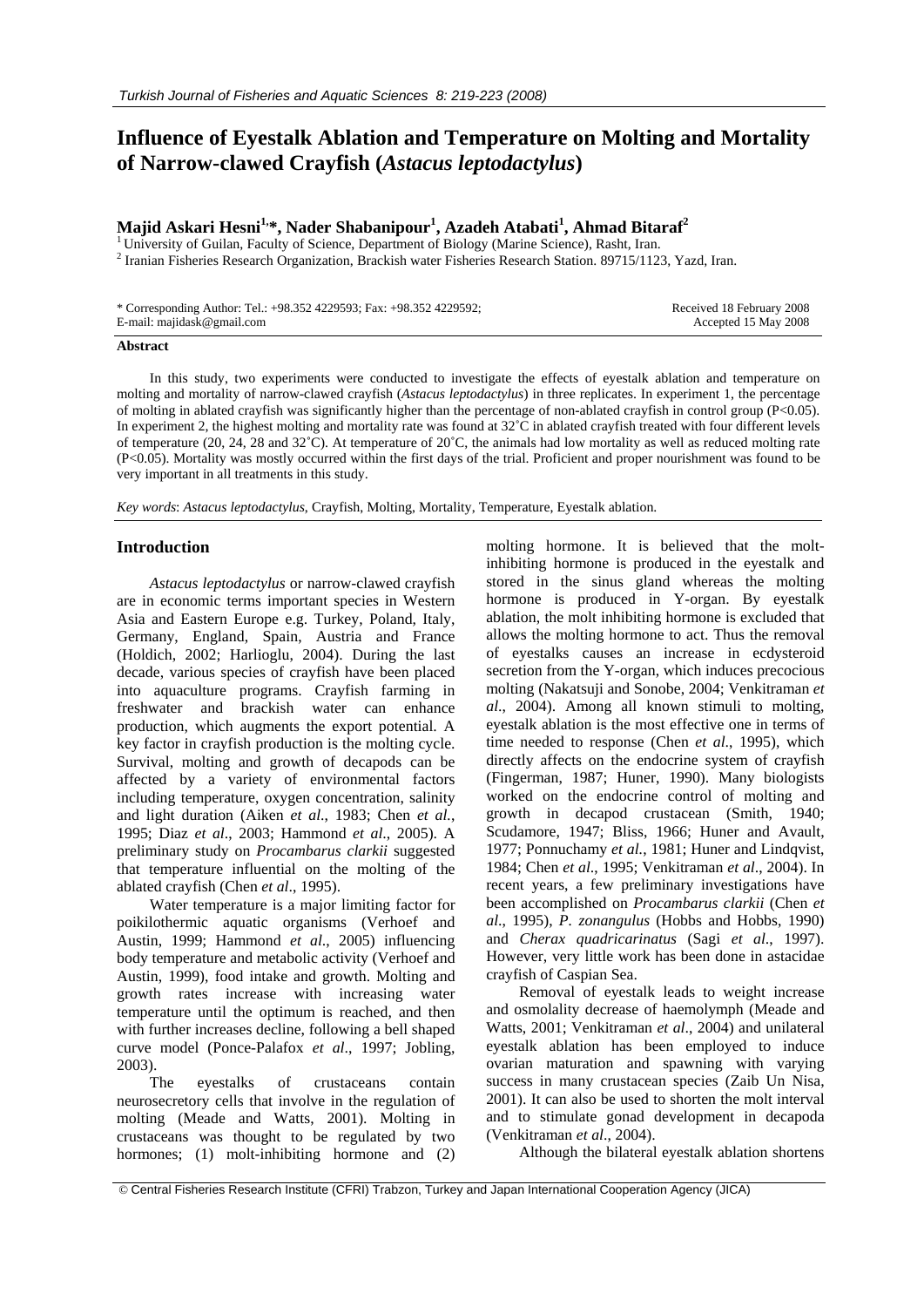the molt interval, it can also cause additional mortality (Bittner and Kopanda, 1973; Huner and Lindqvist, 1984), primarily because ablation simultaneously removes the four ganglia in each eyestalk, a considerable portion of the central nervous system (Chen *et al*., 1995). Therefore, ablation induced hormonal imbalance or stress, which often results in high mortality (Chen *et al*., 1993).

## **Materials and Methods**

#### **Animals and Holding Conditions**

Individuals of both sexes (15 to 27 g in weight; 7.5 to 10 cm in total length and 3.8 to 5.1 cm in carapace length) were collected from ponds of the Research Center of Fisheries in Astaneh Ashrafiye, Iran, from May until October 2006, and transported to the laboratory in Guilan University. They were kept in water tanks contained freshwater (100 L), aerated with air pumps at temperature ranging from 16 to 19°C, with the oxygen concentration of 8 mg/L, pH of 7.8 to 8 and natural photoperiod for two weeks before experimentation. To feed the animals, fresh pieces of fish were used every day. Ionic composition of the freshwater in which animals were kept was 168.9, 78, 38.15, 220.1, 325 and 739 mg/L for Na<sup>+</sup>, Ca<sup>2+</sup>, Mg<sup>2+</sup>, Cl<sup>-</sup>, CaCO<sub>3</sub> and TDS, respectively.

#### **Size and Weight Measurements**

The length of the crayfish was measured by vernier calipers. Crayfish weighted by using an electronic balance after blotting the animal on a filter paper.

#### **Eyestalk Ablation**

Different procedures such as constriction of eyestalk with catgut, cauterization, enucleation and surgical removal of eyestalk are used for eyestalk extirpation of the X-organ sinus gland complex, which are all successful in unilateral eyestalk ablation

(Venkitraman *et al*., 2004). In the present study, eyestalk was removed using sterile surgical blades, which reduced mortality to the minimum level. The crayfish used were in the intermolt stage. During ablation, in order to reduce heartbeat, loss of haemolymph and to control bleeding specimens held in pre-cooled water and Vitamin A-D ointment was applied on the sore.

**Experiment 1:** In this experiment, the water temperature influenced by the environment was ranging between 16 and 19°C, and the effect of eyestalk ablation was investigated in ablated and nonablated groups with three replicates. There were 27 crayfish in intermolt stage in each treatment.

**Experiment 2:** In this experiment, water temperature in experimental and control groups were 20, 24, 28, 32, and 16 to 19°C (natural temperature), respectively. Nine ablated crayfish (in intermolt stage) per replicate were randomly assigned to each aquarium, which contained freshwater (50 L) with oxygen concentration of 8 mg/L and pH of 7.8 to 8. The crayfish were marked by cutting of telson or uropods to allow identification for individual (This method of marking is used when the crayfish molt. However, due to the small number of crayfish per aquarium, the recently molted crayfish were easily identified). Digital Multimeter (Consort, C535) was used to measure pH, temperature and the oxygen concentration.

#### **Data Collection and Analysis**

In both experiments at the present study, the water quality factors such as pH, oxygen concentration, salinity and temperature was closely monitored during the test and the number of live, dead and molted crayfish was recorded every day. The data obtained for survival and molting rates were analyzed by one-way analysis variance (ANOVA) of SPSS statistical software and differences were considered to be statistically significant to (P<0.05).



**Figure 1.** Comparison of molting rate in control group and ablated *A. leptodactylus*.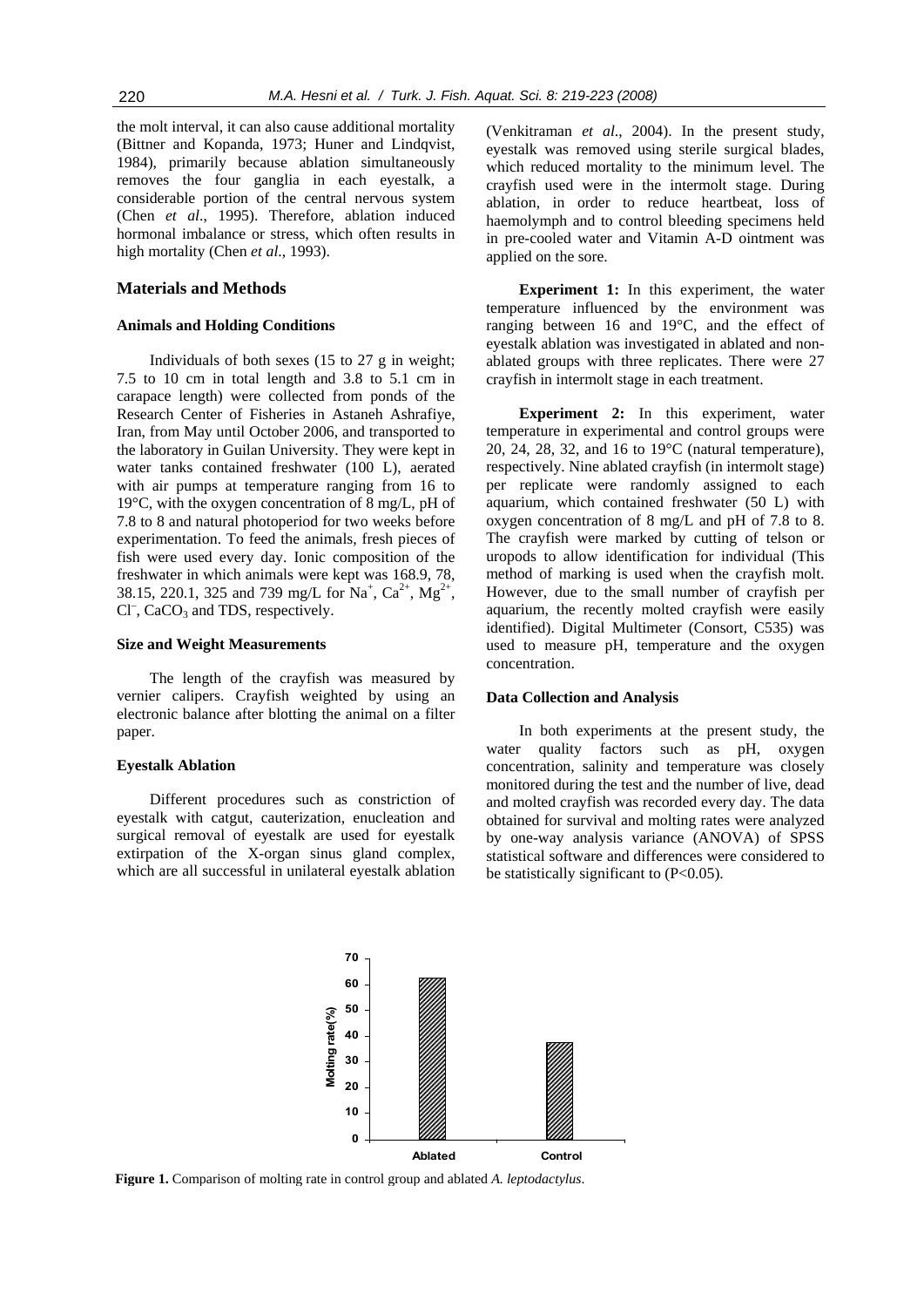## **Results**

# **Experiment 1**

The ablation was found to have a significant effect on molting  $(P<0.05$ , Figure 1), while significant differences between eyestalk ablation and mortality were not observed (P>0.05).

#### **Experiment 2**

**Molting Percentage:** Mean molting rate tended to increase by increasing water temperature, which was twofold at the temperature 32°C in comparison with the temperature 20°C (Figure 2A) and significant relationship was observed between molting rates by increasing temperature (P<0.05,  $R^2 = 0.9089$ ). Total number of molting was increased to the maximum level in the second week and then declined during the rest of the experiment (Figure 2B;  $R^2 = 0.7952$ ).

**Mortality Percentage:** Survival of the crayfish declined significantly with increasing temperature (P<0.05). Mean mortality rate was the lowest in the first treatment and control group (20°C and 16 to 19°C respectively). Above 20°C, mean mortality rate increased progressively from 14.8% at 24˚C to 25.9% at 32°C and the highest mortality occurred during the first week of the experiment at 32°C (Figure 3A and 3B). There was a significant difference between mortality rates and temperature (P<0.05,  $R^2 = 0.9423$ ).

#### **Discussion**

**30**

**A** 

In this study, eyestalk ablation had a significant effect on molting of *A. leptodactylus* (P<0.05, Figure 1), which is comparable with the results obtained from other studies conducted on other crustacean. Sanjeevraj *et al.* (1997) in a study showed that molting and growth rates in eyestalk-ablated prawns were higher than that of nonablated ones. In an experiment conducted on destalked *M. rosenbergii*, Okumura and Katsumi (2001) reported a rapid increase of ecdysteroid and a significant shorter molting interval in comparison with intact prawns. In other studies conducted on three species including, *A. astacus* (Huner and Lindqvist, 1984; Gydemon and Westin, 1988), *P. clarkii* (Chen *et al*., 1995) and *Metapenaeus dobsoni* (Venkitraman *et al*., 2004), a similar significant relationship was observed between eyestalk ablation and molting rate (P<0.05). In the first experiment of the present study, a low mortality was observed, whereas a high mortality rate in bilaterally eyestalk-ablated and a high survival rate in unilaterally ablated animals were reported in *Pamilirus ornatus* and *M. lankesteri* (Juinio Menez and Ruinata, 1996; Venkitraman *et al*., 2004).

As shown at the present study, water temperature is a key controlling factor for the growth and survival of cultured freshwater crustaceans (Holdich, 2002). Given interest in *A. leptodactylus* as an aquaculture species in Asia and Europe, we assessed the performance of this species under

 $R^2 = 0.9423$ 



**25** Mortality rate(%) **Mortality rate(%) 20 15 10 5 0 control 20 24 28 32 Temperature(Ċ) B 9**  $R^2 = 0.9054$ **8 7** Mortality Number **Mortality Number 6 5 4 3 2 1 0 1234567 Time(Week)**

**Figure 2.** A: Effect of eyestalk ablation on molting rate of *A. leptodactylus* under different temperatures, B: Number of molting in during seven weeks.

**Figure 3.** A: Effects of eyestalk ablation on mortality rate of *A. leptodactylus* under different temperature, B: Number of mortality in during of experiment.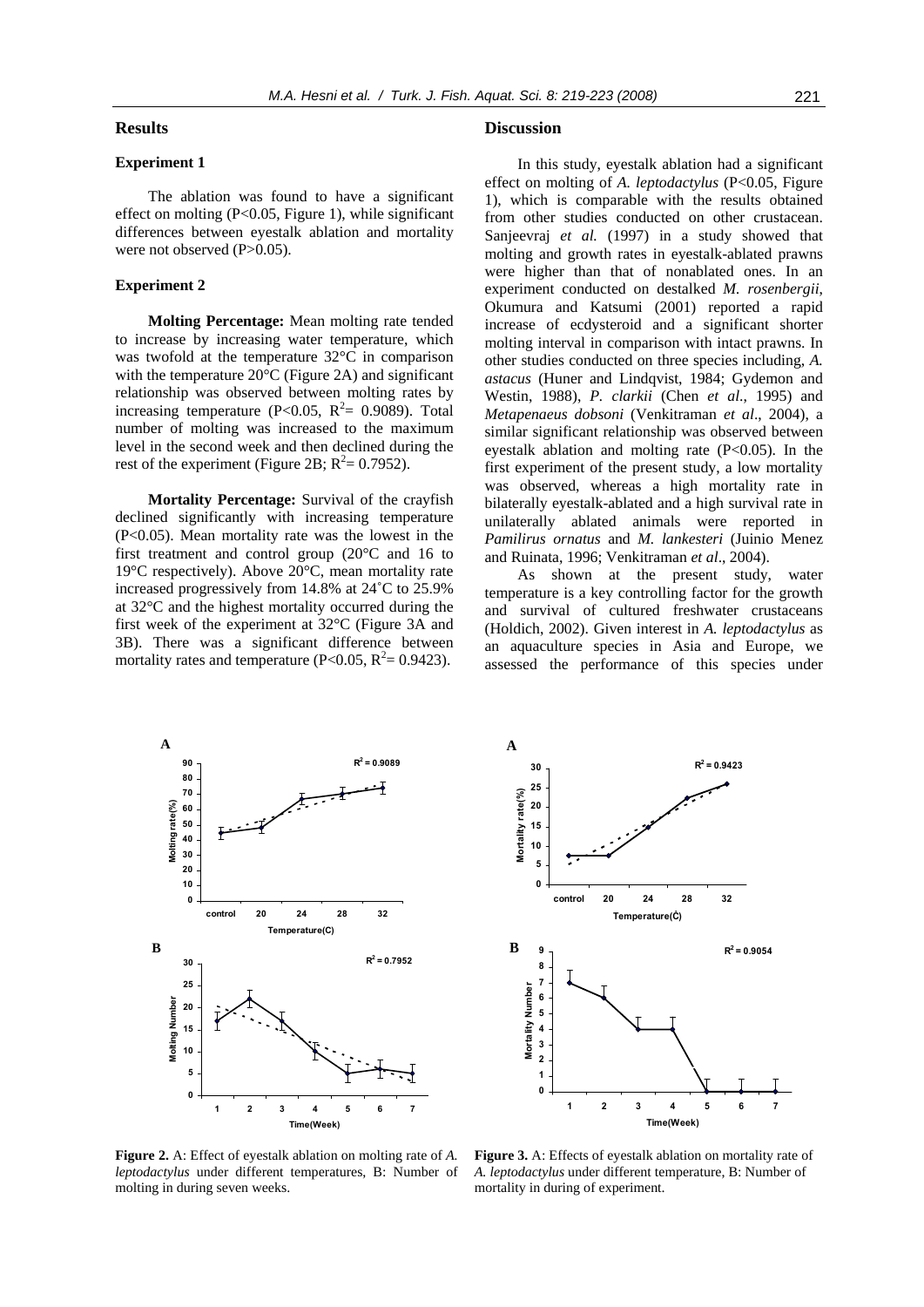different water temperature and eyestalk extirpation.

Temperature as well has been recognized as one of the main environmental factors affecting on the molting and growth of crayfish (Hammond *et al*., 2005; Holdich, 2002). This is verified by the results presented in Figure 2, which demonstrates that in this research, temperature had a pronounced impact on ablated crayfish molting.

The significant impact of temperature upon molting of ablated crayfish is consistent with other related studies (P<0.05; Figure 2). For example, ablated noble crayfish (*A. astacus*) and red swamp crayfish (*P. clarkii*) tended to molt during the warm water phase (Gydemon and Westin, 1988; Chen *et al*., 1995). The decreased molting in low temperature has also been observed on other crustacean species, such as lobster of *Homarus americanus* (Aiken *et al*., 1977) and fiddler crab or *Uca pugnax* (Passano, 1960).

The results can also be compared with other limited studies that have been conducted on red swamp crayfish production. Culley and Duobinis-Gray (1990) reported that soft-shell crayfish at  $30\pm1\degree$ C had significantly higher molting rates (3 fold) than did crayfish at  $20\pm1^{\circ}$ C, due to shortening of molt intervals.

The impact of temperature upon crayfish growth and molting is of a complicated nature. For example, winter sub-freezing conditions can suspend the growth of crayfish such as *Orconectes virilis* for several months (Aiken and Waddy, 1987). However, high temperatures can also cause problems to *P. clarkii* by driving them deep into the mud, which almost suspends their growth (Chen *et al*., 1995).

Huner and Barr (1991) also stated that the intact *P*. *clarkii* had normal feeding and molting activities at temperatures above 12.8°C and growth inhibition occurred at temperatures above 32.2°C (Chen *et al*., 1995). In *Procambarus spiculifer,* growth was the highest at  $23.4 \pm 0.4$ °C (Taylor, 1990) and in *Paranephrops zealandicus*, and mean molting interval was the shortest at 24°C (Hammond *et al*., 2005). Estimations based on the molting data presented in Figure 2 of the present study on *A. leptodactylus* suggest that the percentage of molting at 32°C under batch operation conditions was approximately twice higher than that at 20°C. Natural range of temperature tolerance for *A. leptodactylus* has been reported to be between 4 and 32°C (Koksal, 1988). However, results of the present study showed that the temperature 32°C resulted in the highest molting and a simultaneous mortality rate.

Survival of *A. leptodactylus* was strongly influenced by water temperature and feeding rate. In this study, mortality rate increased in high temperature and there was a significant relationship between temperature and mortality rate (P<0.05). Survival rates were comparable to those of other crayfish species (Mitchell and Collins, 1995; Verhoef and Austin, 1999; Hammond *et al*., 2005) at low water temperature, but decreased rapidly with

increasing temperature. The negative relationship between survival and temperature was consistent with the findings on other crustaceans  $(P<0.05)$  (Ponce-Palafox *et al*., 1997; Verhoef and Austin, 1999).

Molting, as an important function, plays an important role for the growth and reproduction in crustacean, so by increasing water temperature and performing eyestalk ablation, as shown in this research, the rate of molting and then the growth and reproduction was improved. Since there were not any significant differences between the temperatures 24 and 32°C for the molting and a simultaneous lower mortality in 24°C, then the temperature 24°C determined a suitable temperature to induce molting in ablated crayfish *A. leptodactylus*.

The findings obtained at the present study are practically helpful to increase production by controlling molt and mortality in *A. leptodactylus* of Caspian Sea.

#### **References**

- Aiken, D.E., Roubichaud, W.J.M. and Waddy, S.L. 1983. Seasonal differences in the effects of photoperiod on survival and development of larva American lobster (*Homarus americanus*). Journal of Word Mariculture Society, 13: 278-293.
- Aiken, D.E. and Waddy, S.L. 1987. Molting and growth in crawfish: a review. Can. Tech. Rep. Fish. Aquat. Sci., 587: 34 pp.
- Aiken, D.E., Waddy, S.L., Castell, J.D. and Covey, J.F. 1977. Effects of sex, temperature, diet and holding conditions on growth of intact and eyestalk ablated lobsters (*Homarus americanus*). Division Fish Oceanography, 7: 13.
- Bittner, G.D. and Kopanda, R. 1973. Factors influencing molting in crawfish *Procambarus clarkii*. Journal of Experimental Zoology, 186: 7-16.
- Bliss, D.E. 1966. Endocrine control of metabolism in the land crab, *Gecarcinus lateralis* (Frem), Difference s in the respiratory metabolism of sinus glandless and eyestalk-less crabs. Biology Bulletin, 104: 275-286.
- Chen, S., Jingwei, W., Huner, J.V. and Malone, R.F. 1995. Effects of temperature upon ablation-to-molt interval and mortality of red swamp crawfish (*Procambarus clarkii*) subjected to bilateral eyestalk ablation. Aquaculture, 138: 205-217.
- Chen, S., Huner, J.V. and Malone, R.F. 1993. Molting and Mortality of Red Swamp and White River Crawfish Subjected to Eyestalk Ablation: A Preliminary Study for Commercial Soft-Shell Crawfish Production. Journal of the World Aquaculture Society, 24: 48-57.
- Culley, D.D. and Duobinis-Gray, L. 1990. Culture of Louisiana soft crawfish: a production manual. Louisiana Sea Grant Coll. Program, Louisiana, 40 pp.
- Diaz, A.C., Sousa, G.L., Cuartas, E.I. and Petriella, A.M. 2003. Growth, Molt and Survival of *Palaemonetes argentinus* (Decapoda, Caridae) under different lightdark condition, Journal of Zoology, 93: 249-254.
- Fingerman, M. 1987. The endocrine mechanisms of crustaceans. Journal of Crustacean Biology, 7: 1-24.
- Gydemon, R. and Westin, L. 1988. Investigation on eyestalk ablation in *Astacus astacus*. Journal of Aquatic Production, 2: 155-171.
- Hammond, K.S., John, W.H., Colin, R.T. and Lokman,